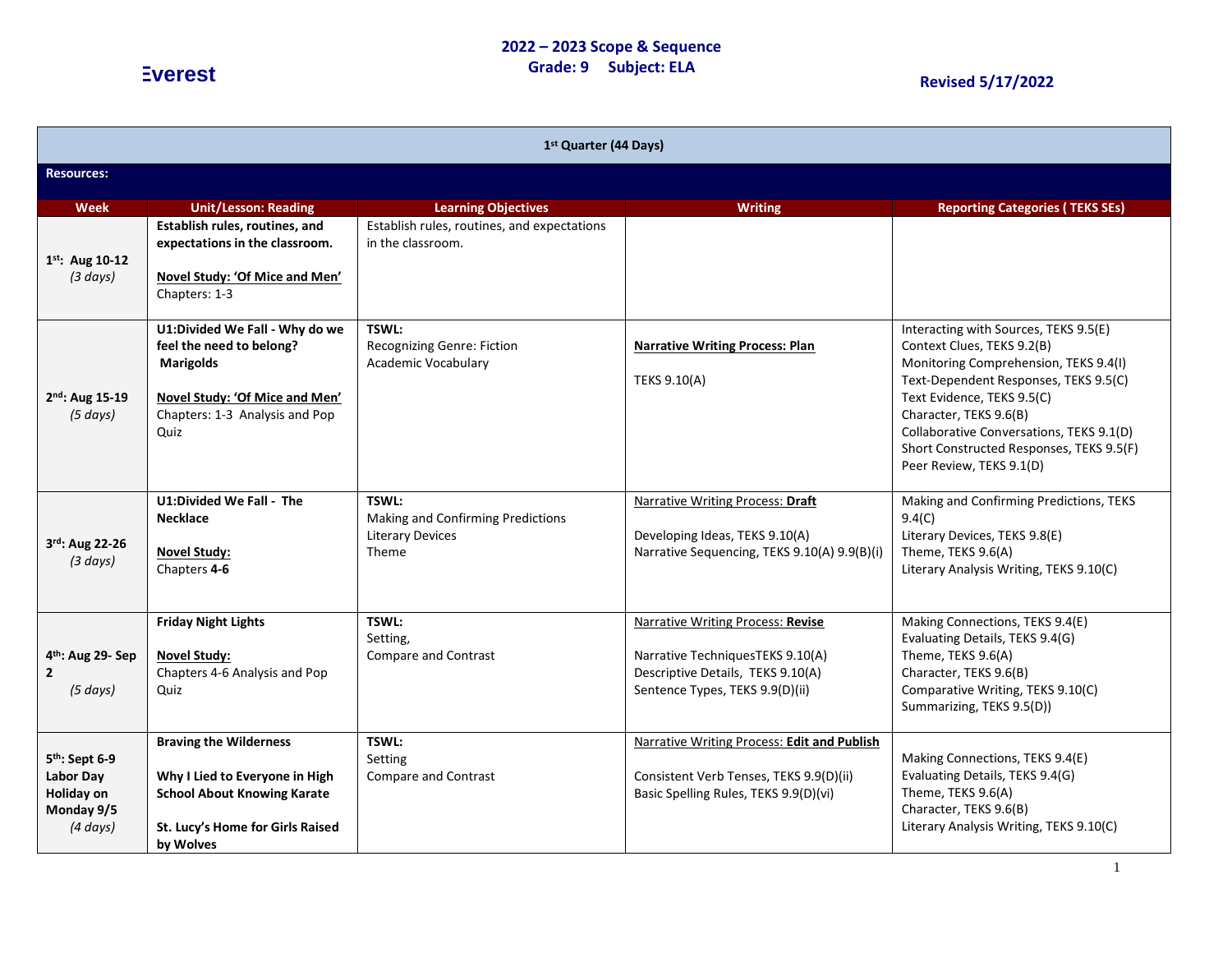### **Grade: 9 Subject: ELA Everest Revised 5/17/2022**

| 1 <sup>st</sup> Quarter (44 Days)                                      |                                                                                                                                                            |                                                                                      |                                                                                                                                                                       |                                                                                                                                                                                 |  |  |  |
|------------------------------------------------------------------------|------------------------------------------------------------------------------------------------------------------------------------------------------------|--------------------------------------------------------------------------------------|-----------------------------------------------------------------------------------------------------------------------------------------------------------------------|---------------------------------------------------------------------------------------------------------------------------------------------------------------------------------|--|--|--|
| <b>Resources:</b>                                                      |                                                                                                                                                            |                                                                                      |                                                                                                                                                                       |                                                                                                                                                                                 |  |  |  |
| Week                                                                   | <b>Unit/Lesson: Reading</b>                                                                                                                                | <b>Learning Objectives</b>                                                           | <b>Writing</b>                                                                                                                                                        | <b>Reporting Categories (TEKS SEs)</b>                                                                                                                                          |  |  |  |
| 6th: Sept 12-16<br>(5 days)                                            | Sure You Can Ask Me a Personal<br><b>Question</b><br><b>Angela's Ashes: A Memoir</b>                                                                       | TSWL:<br>Commentary<br>Diction and Syntax<br><b>Interpreting Text</b>                | Narrative Writing Process: Edit and Publish                                                                                                                           | Commentary, TEKS 9.5(C)<br>Diction and Syntax, TEKS 9.8(F)<br>Interpreting Text, TEKS 9.5(G)                                                                                    |  |  |  |
| 7 <sup>th</sup> : Sept 19-22<br>PD Day Friday<br>9/23<br>$(4 \, days)$ | <b>Welcome to America</b><br>I Have a Dream                                                                                                                | <b>TSWL:</b><br><b>Making Connections</b><br><b>Arguments and Claims</b><br>Rhetoric | <b>Skills Review</b>                                                                                                                                                  | Evaluating Details, TEKS9.4(G)<br>Making Connections, TEKS 9.4(E)<br>Arguments and Claims, TEKS 9.7(E)(i)<br>Rhetoric, TEKS 9.8(G)<br>Rhetorical Analysis Writing, TEKS 9.10(C) |  |  |  |
| 8 <sup>th</sup> : Sept 26-30<br>$(5 \, days)$                          | The Future in My Arms<br><b>Novel Study: The Hobbit</b><br>Chapters 1-5                                                                                    | TSWL:<br><b>Making Connections</b><br><b>Arguments and Claims</b><br>Rhetoric        | <b>Skills Review</b>                                                                                                                                                  | Making Connections, TEKS 9.4(E)<br>Arguments and Claims, TEKS 9.7(E)(i)<br>Rhetoric, TEKS 9.8(G)                                                                                |  |  |  |
| 9 <sup>th</sup> : Oct 3-7<br>(5 days)                                  | Self-Selected Reading and<br>Response<br><b>Timed Writing</b><br><b>End of Unit Assessment</b>                                                             | TSWL:<br>Self-Sustained Reading<br><b>Establishing Purpose for Reading</b>           | <b>Informational Writing Process: Plan</b>                                                                                                                            | Self-Sustained Reading, TEKS 9.3<br><b>Establishing Purpose for Reading, TEKS</b><br>9.4(A)<br>Personal Response, TEKS 9.5(A)                                                   |  |  |  |
| 10th: Oct 10-14<br>(5 days)                                            | U2: The Call To Adventure-What<br>will we learn on your journey?<br>Stopping by Woods on a Snowy<br><b>Evening</b><br>12 (from 'Gitanjali')<br>The Journey | TSWL:<br><b>Making Connections</b><br>Poetic Structure<br>Poetic Devices             | <b>Informational Writing Process: Draft</b><br>Developing Ideas, TEKS 9.9(A)<br>Thesis Statement, TEKS 9.10(B)<br>Organizing Informational Writing, TEKS<br>9.9(B)(i) | Making Connections, TEKS 9.4(E)<br>Poetic Structure, TEKS 9.7(B)<br>Poetic Devices, TEKS 9.7(B)                                                                                 |  |  |  |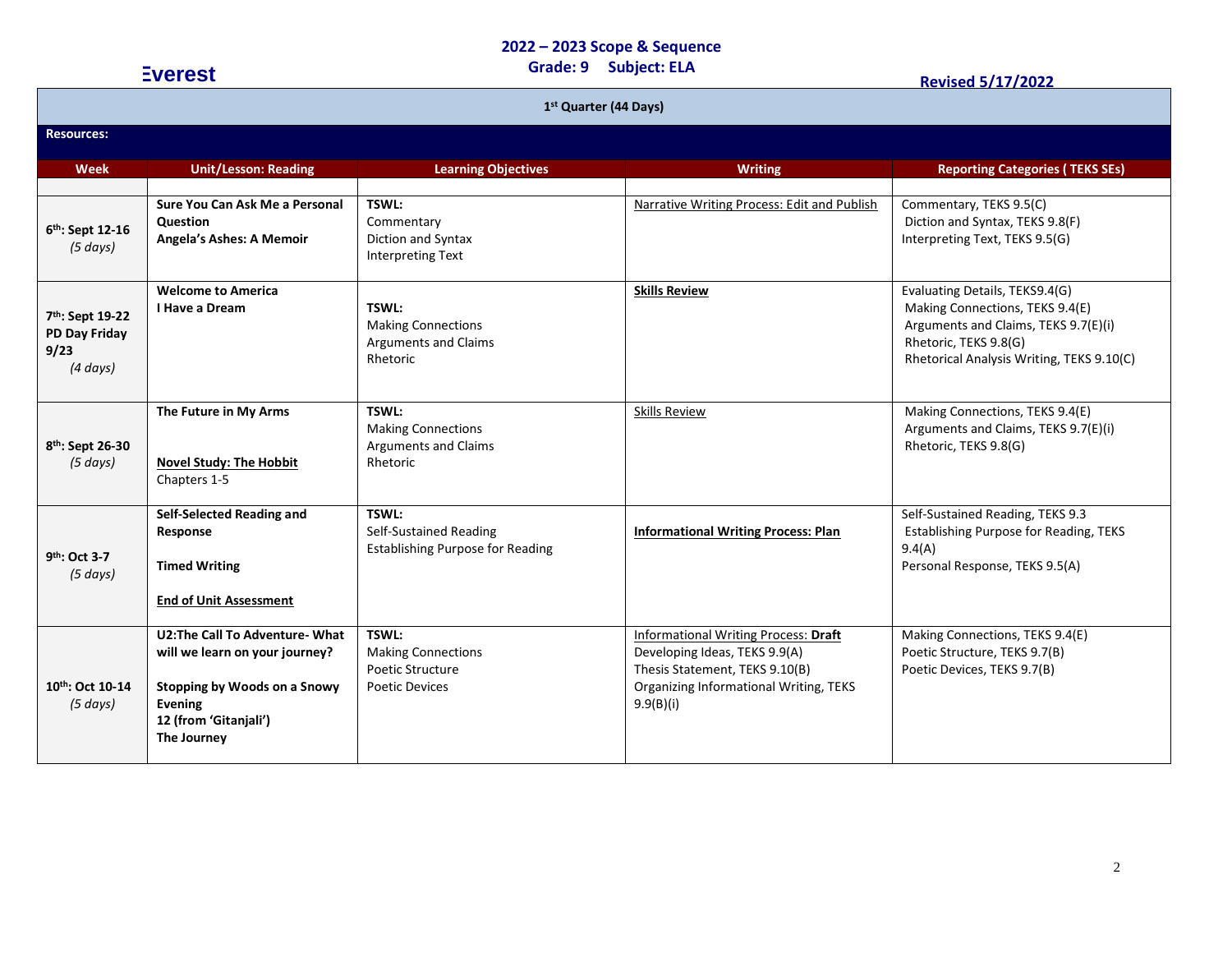| <b>Everest</b>                                           |                                                                                                                                                                             | Grade: 9 Subject: ELA                                                                                    |                                                                                                                                                                             | <b>Revised 5/17/2022</b>                                                                                                                 |
|----------------------------------------------------------|-----------------------------------------------------------------------------------------------------------------------------------------------------------------------------|----------------------------------------------------------------------------------------------------------|-----------------------------------------------------------------------------------------------------------------------------------------------------------------------------|------------------------------------------------------------------------------------------------------------------------------------------|
|                                                          |                                                                                                                                                                             |                                                                                                          |                                                                                                                                                                             |                                                                                                                                          |
| <b>Resources:</b>                                        |                                                                                                                                                                             |                                                                                                          |                                                                                                                                                                             |                                                                                                                                          |
| <b>Week</b>                                              | <b>Unit/Lesson</b>                                                                                                                                                          | <b>Learning Objectives</b>                                                                               | <b>Writing</b>                                                                                                                                                              | <b>Reporting Categories (TEKS SEs)</b>                                                                                                   |
| 1st: Oct 17-21<br>$(5 \, days)$                          | <b>Leon Bridges on Overcoming</b><br><b>Childhood Isolation and Finding</b><br>His Voice: 'You Can't Teach Soul'<br><b>Novel Study: The Hobbit</b><br>Chapters 6-10         | TSWL:<br>Making and Confirming<br>PredictionsElements of Informational Text                              | <b>Informational Writing Process: Revise</b><br>Supporting Details, TEKS 9.9(B)N(ii)<br>Introductions and Conclusions, TEKS 9(B)(i),<br>9.10(B)<br>Cohesion, TEKS 9.9(B)(i) | Making and Confirming Predictions, TEKS<br>9.4(C)<br>Elements of Informational Text, TEKS<br>9.7(D)(i)                                   |
| 2nd: Oct 24-28<br>(5 days)                               | <b>Highest Duty: My Search for</b><br><b>What Really Matters</b><br><b>Bessie Coleman: Woman Who</b><br>'Dared to Dream' Made Aviation<br><b>History</b><br>Volar           | TSWL:<br><b>Making Inferences</b><br>Theme                                                               | <b>Informational Writing Process: Revise</b>                                                                                                                                | Making Inferences, TEKS 9.4(F)<br>Theme, TEKS 9.6(A)                                                                                     |
| $3rd$ : Nov 1-4<br>PT Conf Mon<br>10/31<br>$(4 \, days)$ | Wild: From Lost to Found on the<br><b>Pacific Crest Trail</b><br><b>Novel Study: The Hobbit</b><br>Chapters 11-15                                                           | TSWL:<br>Author's Purpose and Text Structure<br>Language, Style, and Audience                            | Informational Writing Process: Edit &<br><b>Publish</b><br>Colons, TEKS9.9(D)(v)<br>Commas with Compound Sentences, TEKS<br>9.9(D)(v)<br>Misuse of Commas, TEKS 9.9(D)(i)   | Author's Purpose and Text Structure, TEKS<br>9.8(B)<br>Language, Style, and Audience, TEKS 9.8(D)                                        |
| 4 <sup>th</sup> : Nov 5-9<br>(5 days)                    | The Art of Choosing<br><b>Restless Genes</b><br><b>Novel Study: The Hobbit</b><br>Chapters 16-19                                                                            | TSWL:<br><b>Word Meaning</b><br>Text Structure and Organizational Design,<br><b>Compare and Contrast</b> | <b>Edit and Publish</b>                                                                                                                                                     | Word Meaning, TEKS 9.2(A)<br>Text Structure and Organizational Design,<br>TEKS 9.7(D)(ii)<br>Compare and Contrast, TEKS 9.5(B)           |
| 5 <sup>th</sup> : Nov 7-11<br>$(5 \, days)$              | <b>Apollo 13: Mission Highlights</b><br>Self-Selected Reading and<br>Response<br><b>End of Unit Assessment</b>                                                              | TSWL:<br>Self-Sustained Reading<br><b>Establishing Purpose for Reading</b>                               | <b>Skills Review</b>                                                                                                                                                        | Self-Sustained Reading, TEKS 9.3<br>Establishing Purpose for Reading, TEKS<br>9.4(A)                                                     |
| 6 <sup>th</sup> : Nov 14-18<br>$(2 \text{ days})$        | <b>U3:Declaring Your Genius- How</b><br>do you define intelligence?<br>from The Lost Letters of<br><b>Frederick Douglass</b><br>Señora X No More<br>An Indian Father's Plea | TSWL:<br><b>Evaluating Details</b><br>Identifying Audience and Purpose<br>Argumentative Text Structure   | <b>Argumentative Writing Process: Plan</b>                                                                                                                                  | Evaluating Details, TEKS 9.4(G)<br>Identifying Audience and Purpose, TEKS<br>9.7(E)(iii)<br>Argumentative Text Structure, TEKS 9.7(E)(i) |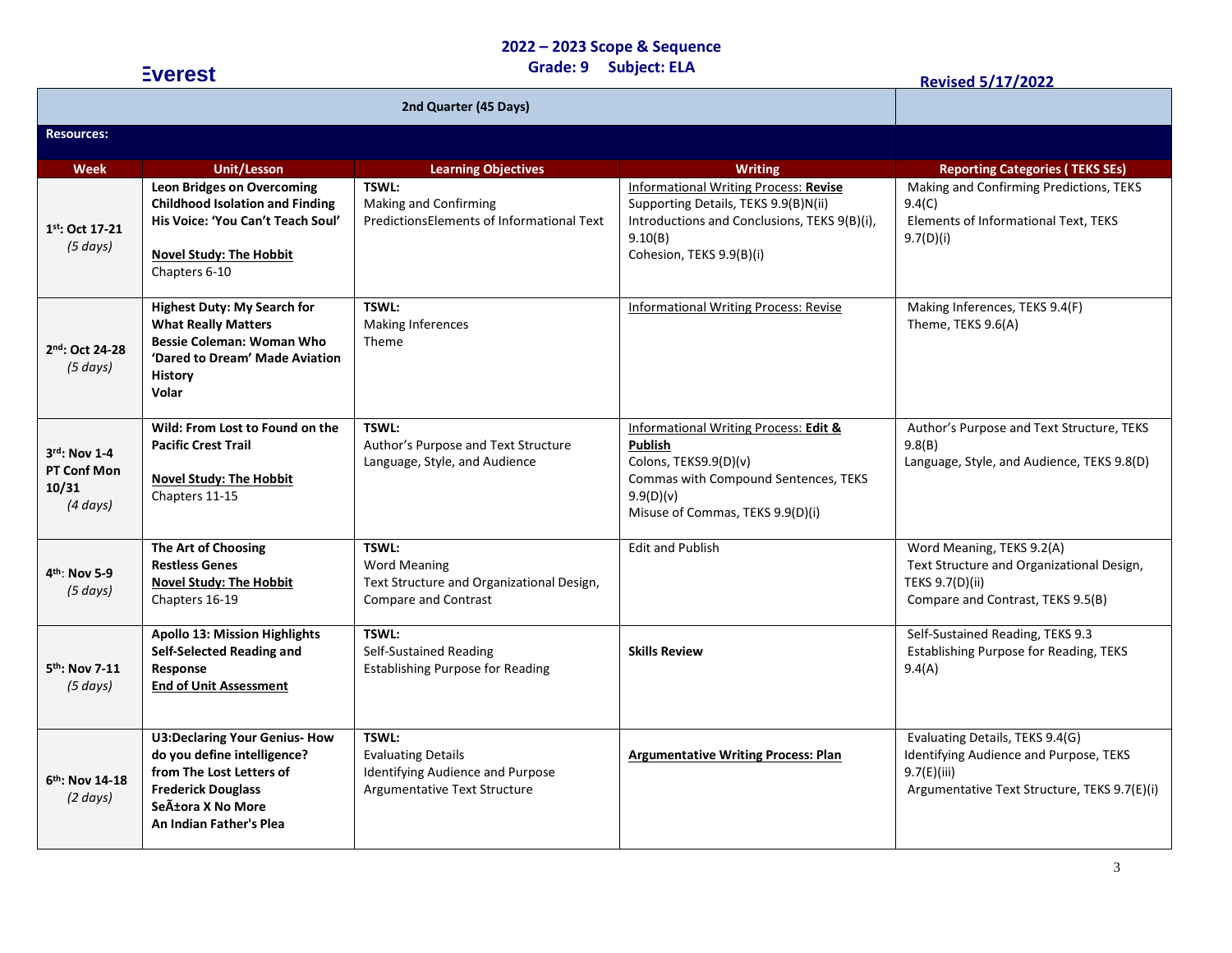| <b>Everest</b>                                                                  |                                                                                                                                        | <b>Subject: ELA</b><br>Grade: 9                                                                                                         |                                                                                                                                                                                              | <b>Revised 5/17/2022</b>                                                                                                                                                   |  |
|---------------------------------------------------------------------------------|----------------------------------------------------------------------------------------------------------------------------------------|-----------------------------------------------------------------------------------------------------------------------------------------|----------------------------------------------------------------------------------------------------------------------------------------------------------------------------------------------|----------------------------------------------------------------------------------------------------------------------------------------------------------------------------|--|
|                                                                                 |                                                                                                                                        |                                                                                                                                         |                                                                                                                                                                                              |                                                                                                                                                                            |  |
| <b>Resources:</b>                                                               |                                                                                                                                        |                                                                                                                                         |                                                                                                                                                                                              |                                                                                                                                                                            |  |
| <b>Week</b>                                                                     | <b>Unit/Lesson</b>                                                                                                                     | <b>Learning Objectives</b>                                                                                                              | <b>Writing</b>                                                                                                                                                                               | <b>Reporting Categories (TEKS SEs)</b>                                                                                                                                     |  |
| 7th: Nov 21-25<br><b>Thanksgiving</b>                                           | <b>Thanksgiving Holiday</b>                                                                                                            |                                                                                                                                         |                                                                                                                                                                                              |                                                                                                                                                                            |  |
| $(0 \, days)$<br>8 <sup>th</sup> : Nov 28-<br>Dec <sub>2</sub><br>$(5 \, days)$ | Georgia O'Keeffe<br><b>Novel Study: The Hobbit</b><br><b>Analysis and Pop Quiz</b><br>Chapters 1-10                                    | TSWL:<br>Establishing a Purpose for Reading<br>Context Clues Author's Purpose and<br>Message                                            | Argumentative Writing Process: Draft<br>Developing Ideas, TEKS 9.9(A), 9.9(B)(ii)<br>Considering Audience and Purpose, TEKS<br>9.5(H)<br>Organizing Argumentative Writing, TEKS<br>9.9(B)(i) | Establishing a Purpose for Reading, TEKS<br>9.4(A)<br>Context Clues, TEKS 9.2(B)<br>Author's Purpose and Message, TEKS 9.8(A)                                              |  |
| $9th$ : Dec 5-9<br>(5 days)                                                     | The Singularity Is Near<br>The Most Dangerous Game<br><b>Novel Study: The Hobbit</b><br><b>Analysis and Pop Quiz</b><br>Chapters 11-19 | TSWL:<br>Plot<br>Character                                                                                                              | Argumentative Writing Process: Revise<br>Supporting Details, TEKS 9.9(B)(ii)<br>Persuasive Techniques, TEKS 9.10(C)<br>Transitions, TEKS 9.9 (B)(i)<br>Parallel Structures, TEKS 9.9(C)      | Plot, TEKS 9.6(C)<br>Character, TEKS 9.6(B)<br>Literary Analysis Writing, TEKS 9.10(C)                                                                                     |  |
| 10th: Dec 12-16<br>(5 days)                                                     | <b>Outliers: The Story of Success</b><br>The Origin of Intelligence                                                                    | TSWL:<br><b>Evidence and Counter Arguments</b><br>Print and Graphic Features<br>Logical Fallacies<br><b>Collaborative Conversations</b> | <b>Argumentative Writing Process: Edit &amp;</b><br><b>Publish</b><br>Capitalization of Proper Nouns, TEKS<br>9.9(D)(iv)<br>Capitalization of Sentences, TEKS 9.9(D)(iv)                     | Evidence and Counter Arguments, TEKS<br>9.7(E)(ii)<br>Print and Graphic Features, TEKS 9.8(C)<br>Logical Fallacies, TEKS 9.8(G)<br>Collaborative Conversations, TEKS 9.5(F |  |

| 3rd Quarter (42 Days)                                          |                                                                                                                                 |                                    |                                                                                |                                                     |  |  |
|----------------------------------------------------------------|---------------------------------------------------------------------------------------------------------------------------------|------------------------------------|--------------------------------------------------------------------------------|-----------------------------------------------------|--|--|
| <b>Resources:</b>                                              |                                                                                                                                 |                                    |                                                                                |                                                     |  |  |
| <b>Week</b>                                                    | Unit/Lesson                                                                                                                     | <b>Learning Objectives</b>         | <b>Writing</b>                                                                 | <b>Reporting Categories (TEKS SEs)</b>              |  |  |
| $1^{st}$ : Jan 4-6<br>Tues 1/3 PD<br>Day<br>$(3 \text{ days})$ | The Secret to Raising Smart Kids<br>The Odyssey (A Graphic Novel)<br><b>Odyssey (Book XII)</b><br><b>End of Unit Assessment</b> | TSWL:<br>Synthesizing<br>Character | <b>Research Writing Process: Plan</b>                                          | Synthesizing, TEKS 9.4(H)<br>Character, TEKS 9.6(B) |  |  |
| $2nd$ : Jan 9-13<br>(5 days)                                   | <b>U4: THE ART OF DISGUISE</b>                                                                                                  | TSWL:                              | Research Writing Process: Draft<br>Planning Research, TEKS 9.11(G)(i), (G)(ii) | Spotlight: Summarizing, TEKS 9.5(D)                 |  |  |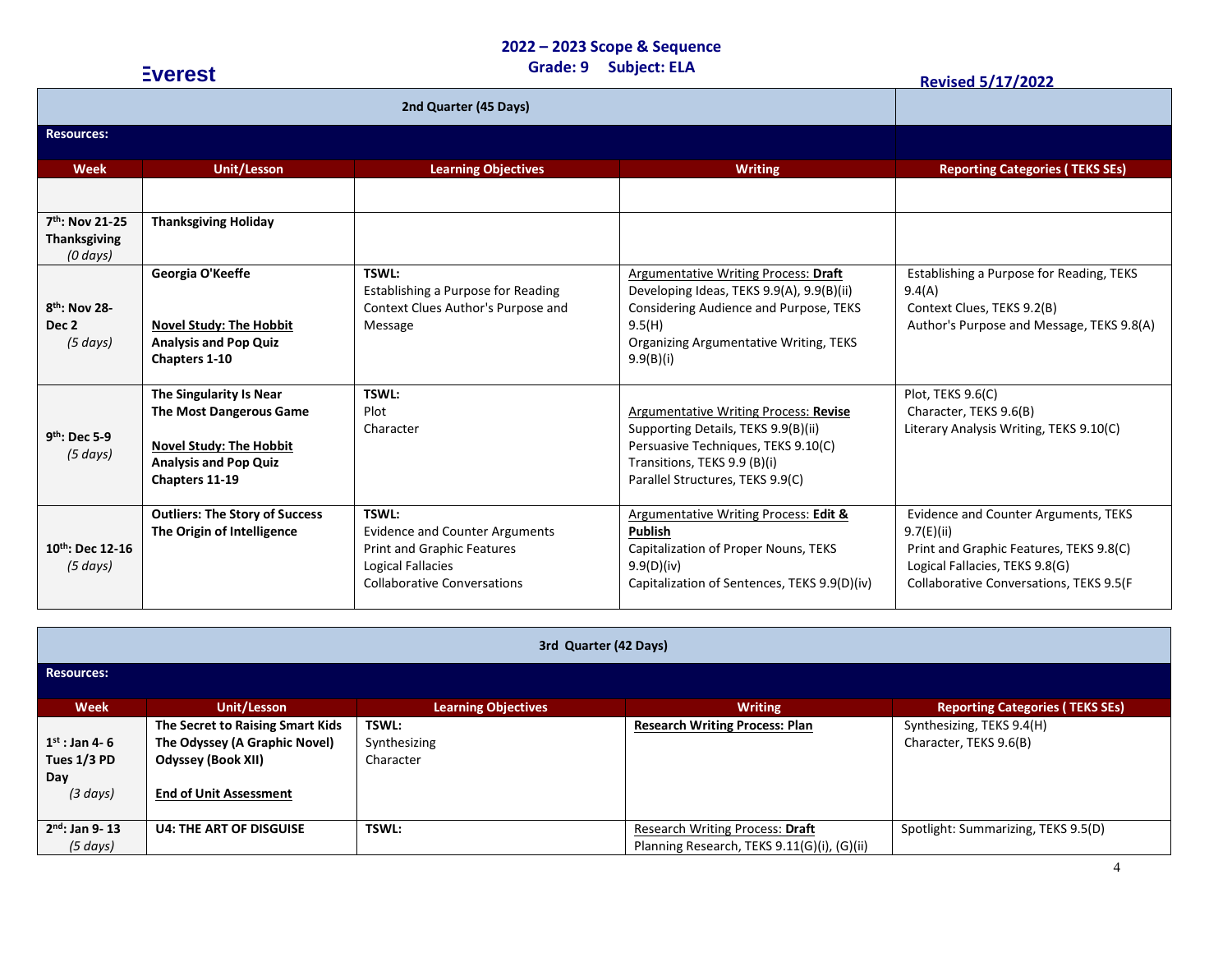|                                                                                 | <b>Everest</b>                                                                                                                     | <b>Subject: ELA</b><br>Grade: 9<br><b>Revised 5/17/2022</b>                                     |                                                                                                                                                         |                                                                                                                                    |  |  |  |
|---------------------------------------------------------------------------------|------------------------------------------------------------------------------------------------------------------------------------|-------------------------------------------------------------------------------------------------|---------------------------------------------------------------------------------------------------------------------------------------------------------|------------------------------------------------------------------------------------------------------------------------------------|--|--|--|
| 3rd Quarter (42 Days)                                                           |                                                                                                                                    |                                                                                                 |                                                                                                                                                         |                                                                                                                                    |  |  |  |
| <b>Resources:</b>                                                               |                                                                                                                                    |                                                                                                 |                                                                                                                                                         |                                                                                                                                    |  |  |  |
| <b>Week</b>                                                                     | <b>Unit/Lesson</b>                                                                                                                 | <b>Learning Objectives</b>                                                                      | <b>Writing</b>                                                                                                                                          | <b>Reporting Categories (TEKS SEs)</b>                                                                                             |  |  |  |
|                                                                                 | How do we perform for different<br>audiences?<br>Quiet: The Power of Introverts in<br>a World That Can't Stop Talking<br>(Excerpt) | SummarizingText Structure and<br>Organizational Design                                          | Evaluating Sources, TEKS 9.11(G)(I) (G)(ii)<br>Research and Notetaking, TEKS 9.11(E),<br>9.11(F)<br>Organizing Informational Writing, TEKS<br>9.9(B)(i) | Spotlight: Text Structure and Organizational<br>Design, TEKS 9.7(D)(ii)                                                            |  |  |  |
| $3^{\text{rd}}$ : Jan 16- 20<br><b>Mon 1/16 MLK</b><br>Holiday<br>$(4 \, days)$ | <b>Remarks to the Senate in</b><br><b>Support of a Declaration of</b><br>Conscience                                                | TSWL:<br><b>Generating Questions</b><br>Identifying Audience and Purpose<br><b>Word Meaning</b> | Research Writing Process: Revise<br>Critiquing Research, TEKS 9.11(E), 9.11(F)<br>Sources and Citations, TEKS 9.11(H), 9.9(D)<br>Semicolons, 9.9(D) (v) | Generating Questions, TEKS 9.4(B), 9.11(A)<br>Identifying Audience and Purpose, TEKS<br>9.7(E)(iii)<br>Word Meaning, TEKS 9.2(A)   |  |  |  |
| 4 <sup>th</sup> : Jan 23- 27<br>(5 days)                                        | <b>Great Expectations</b>                                                                                                          | TSWL:<br>ParaphrasingMultimodal and Digital Texts<br><b>Dramatic Conventions and Elements</b>   | Research Writing Process: Edit & Publish<br>Sentence Fragments, TEKS 9.9(D)(i)<br>Run-on Sentences, TEKS (D)(i)                                         | Paraphrasing, TEKS 9.5(D)<br>Multimodal and Digital Texts, TEKS 9.7(F)<br><b>Dramatic Conventions and Elements, TEKS</b><br>9.7(C) |  |  |  |
| 5 <sup>th</sup> : Jan 30 - Feb<br>$(5 \, days)$                                 | We Wear the Mask<br><b>The Pose</b><br><b>Blues Ain't No Mockin Bird</b>                                                           | TSWL:<br>Visualizing<br>Diction and Syntax)                                                     | <b>Skills Review</b>                                                                                                                                    | Spotlight: Diction and Syntax, TEKS 9.8(F)                                                                                         |  |  |  |
| 6 <sup>th</sup> : Feb 6- 10<br>$(5 \, days)$                                    | <b>Teen Mogul</b><br>A Doll's House<br>A Story of Vengeance<br>The Cask of Amontillado<br><b>End of Unit Assessment</b>            | <b>TSWL:</b><br><b>Generating Questions</b><br>Plot                                             | <b>Literary Analysis Writing Process: Plan</b>                                                                                                          | Spotlight: Generating Questions, TEKS 9.4(B)<br>Spotlight: Plot, TEKS 9.6(C)                                                       |  |  |  |
| 7 <sup>th</sup> : Feb 13- 17<br>$(4 \, days)$                                   | <b>U5:The Dance of Romance-</b><br>When is Love worth the fall?<br>The Gift of the Magi<br><b>Catch the Moon</b>                   | TSWL:<br><b>Making Inferences</b><br>Plot<br>Theme                                              | <b>Literary Analysis Writing Process: Draft</b><br>Thesis Statement TEKS9.10(C)<br>Organizing Literary Analysis Writing, TEKS<br>9.9(B)(i)              | Spotlight: Making Inferences, TEKS 9.4(F)<br>Spotlight: Plot, TEKS 9.6(C)<br>Spotlight: Theme, TEKS 9.6(A)                         |  |  |  |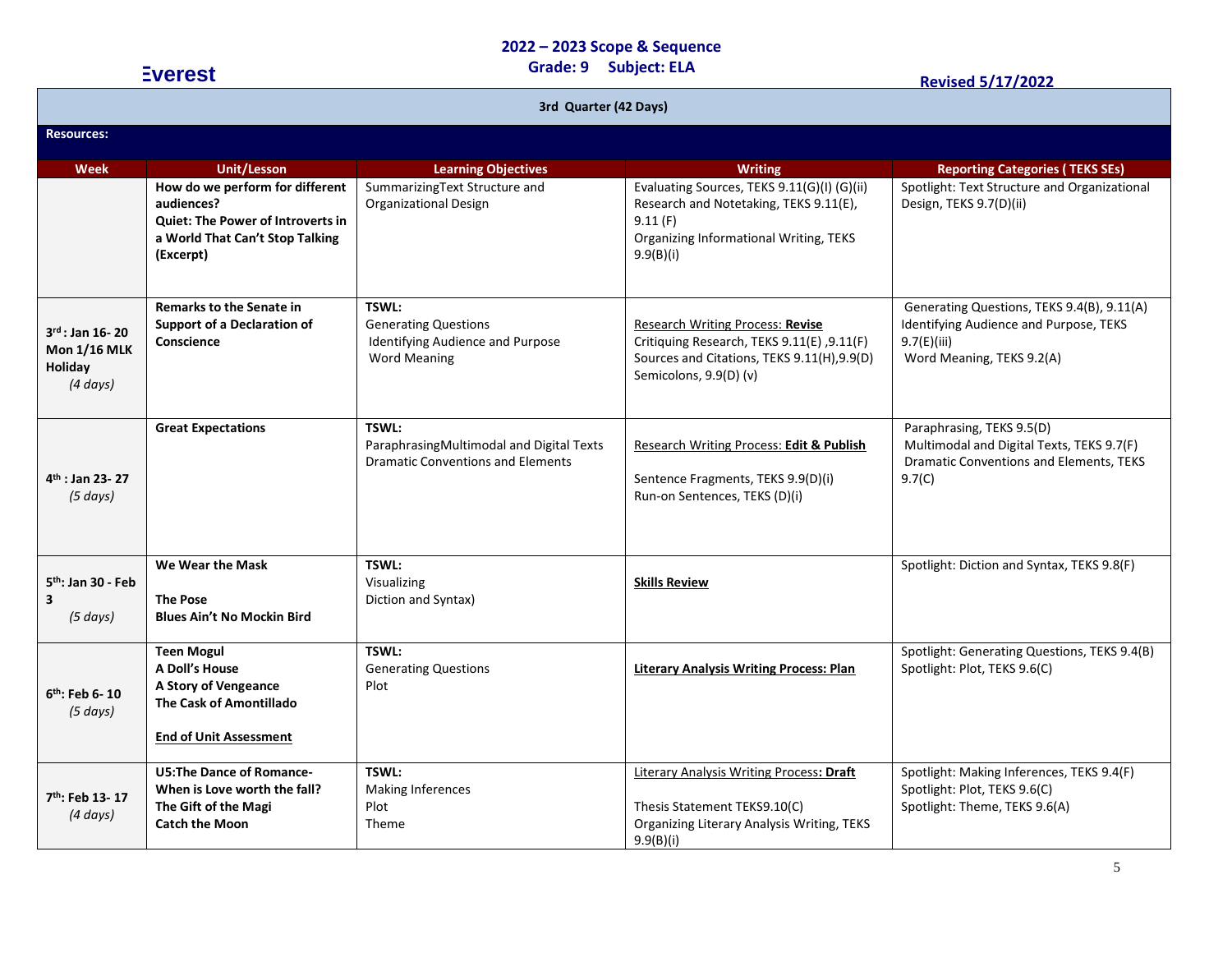### **Grade: 9 Subject: ELA Everest Revised 5/17/2022**

| 3rd Quarter (42 Days)                                                     |                                                                                                            |                                                                                                                                  |                                                                                                                                                                                                    |                                                                                                                                                                                                                               |  |
|---------------------------------------------------------------------------|------------------------------------------------------------------------------------------------------------|----------------------------------------------------------------------------------------------------------------------------------|----------------------------------------------------------------------------------------------------------------------------------------------------------------------------------------------------|-------------------------------------------------------------------------------------------------------------------------------------------------------------------------------------------------------------------------------|--|
| <b>Resources:</b>                                                         |                                                                                                            |                                                                                                                                  |                                                                                                                                                                                                    |                                                                                                                                                                                                                               |  |
| Week                                                                      | <b>Unit/Lesson</b>                                                                                         | <b>Learning Objectives</b>                                                                                                       | <b>Writing</b>                                                                                                                                                                                     | <b>Reporting Categories (TEKS SEs)</b>                                                                                                                                                                                        |  |
|                                                                           |                                                                                                            |                                                                                                                                  | Supporting Details, TEKS 9.9(A), 9.9(B)(ii)                                                                                                                                                        |                                                                                                                                                                                                                               |  |
| $8^{th}$ : Feb 20-24<br><b>Mon 2/20</b><br><b>District PD</b><br>(4 days) | <b>Dusting</b><br>Sonnet 116<br>Love in a Headscarf                                                        | <b>TSWL:</b><br>Figurative Language<br><b>Interpreting Text</b><br>Author's Purpose and Message<br>Language, Style, and Audience | Literary Analysis Writing Process: Revise<br>Introductions and Conclusions, TEKS<br>9.9(B)(i)<br>Body Paragraphs, TEKS 9.9(B) (i)<br>Commentary, TEKS 9.5(C), 9.9(B) (ii)                          | Spotlight: Figurative Language, TEKS 9.7(B)<br>Spotlight: Interpreting Text, TEKS 9.5(G)<br>Spotlight: Author's Purpose and Message,<br><b>TEKS 9.8(A)</b><br>Spotlight: Language, Style, and Audience,<br><b>TEKS 9.8(D)</b> |  |
| $9^{th}$ : Feb 27 -<br>Mar3<br>(5 days)                                   | <b>Masters of Love</b><br><b>Redbird Love</b><br>Novel Study: To Kill a<br>Mockingbird<br>Chapters 1-5     | TSWL:<br>Visualizing<br><b>Poetic Devices</b>                                                                                    | Literary Analysis Writing: Edit & Publish<br>Commas with Nonessential Elements, TEKS<br>9.9(D)(v)<br>Commas with Appositives and Appositive<br>Phrases, TEKS 9.9(D)(v)<br>Dashes, TEKS $9.9(D)(v)$ | Spotlight: Visualizing, TEKS 9.4(D)<br>Spotlight: Poetic Devices, TEKS 9.7(B)<br>Poetry Writing, TEKS 9.10(A)                                                                                                                 |  |
| $10^{th:}1^{st}$ : Mar 6-<br>10<br>(5 days)                               | A Song of Changgan<br>How Do I Love Thee? (Sonnet 43)<br><b>The Raven</b><br><b>End of Unit Assessment</b> | TSWL:<br>Diction and Syntax<br><b>Poetic Structure</b>                                                                           | <b>Skills Review</b>                                                                                                                                                                               | Spotlight: Diction and Syntax, TEKS 9.8(F)<br>Spotlight: Poetic Structure, TEKS 9.7(B)                                                                                                                                        |  |

| 4th Quarter (49 Days)                                       |                                                                                                                                                                                                  |                                                                |                                        |                                                                                                                          |  |  |
|-------------------------------------------------------------|--------------------------------------------------------------------------------------------------------------------------------------------------------------------------------------------------|----------------------------------------------------------------|----------------------------------------|--------------------------------------------------------------------------------------------------------------------------|--|--|
| <b>Resources:</b>                                           |                                                                                                                                                                                                  |                                                                |                                        |                                                                                                                          |  |  |
| <b>Week</b>                                                 | Unit/Lesson                                                                                                                                                                                      | <b>Learning Objectives</b>                                     | <b>Writing</b>                         | <b>Reporting Categories (TEKS SEs)</b>                                                                                   |  |  |
| 1st: Mar 20-24<br>3/23 Ramadan<br><b>Begins</b><br>(5 days) | <b>Spring Break</b><br>U6: Human Potential - How can<br>you help others achieve their<br>goals?<br>Letter to My Younger Self<br>Letters to a Young Poet<br>Novel Study: To Kill a<br>Mockingbird | <b>TSWL:</b><br>Identifying Audience & Purpose<br>Paraphrasing | <b>Oral Presentation Process: Plan</b> | Identifying Audience & Purpose, TEKS<br>9.7(E)(iii)<br>Paraphrasing, TEKS 9.5(D)<br>Correspondence Writing, TEKS 9.10(D) |  |  |
|                                                             | Chapters 6-10                                                                                                                                                                                    |                                                                |                                        |                                                                                                                          |  |  |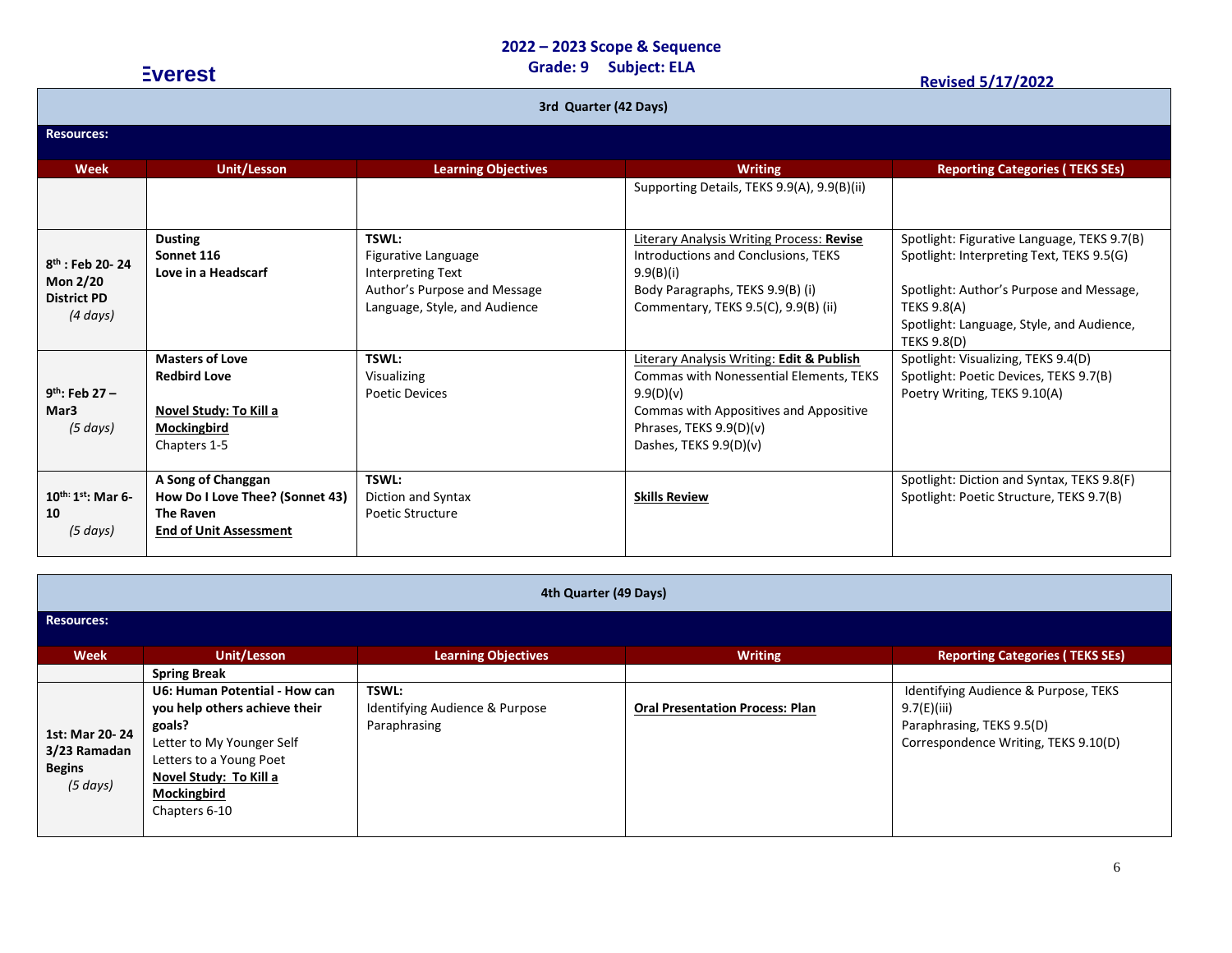|                                                                          | <b>Everest</b>                                                                                                                            | <b>Subject: ELA</b><br>Grade: 9<br><b>Revised 5/17/2022</b>                                                                      |                                                                                                                                                                                                                                                                          |                                                                                                                                                                                                                       |  |
|--------------------------------------------------------------------------|-------------------------------------------------------------------------------------------------------------------------------------------|----------------------------------------------------------------------------------------------------------------------------------|--------------------------------------------------------------------------------------------------------------------------------------------------------------------------------------------------------------------------------------------------------------------------|-----------------------------------------------------------------------------------------------------------------------------------------------------------------------------------------------------------------------|--|
| 4th Quarter (49 Days)                                                    |                                                                                                                                           |                                                                                                                                  |                                                                                                                                                                                                                                                                          |                                                                                                                                                                                                                       |  |
| <b>Resources:</b>                                                        |                                                                                                                                           |                                                                                                                                  |                                                                                                                                                                                                                                                                          |                                                                                                                                                                                                                       |  |
| <b>Week</b>                                                              | <b>Unit/Lesson</b>                                                                                                                        | <b>Learning Objectives</b>                                                                                                       | <b>Writing</b>                                                                                                                                                                                                                                                           | <b>Reporting Categories (TEKS SEs)</b>                                                                                                                                                                                |  |
| 2nd: Mar 27 -<br>31<br>(5 days)                                          | <b>Maus</b><br><b>The Scarlet Ibis</b><br>Novel Study: To Kill a<br><b>Mockingbird</b><br>Chapters 11-15<br><b>End of Unit Assessment</b> | TSWL:<br>Establishing a Purpose for Reading<br>Author's Purpose and Text Structure<br>Making and Confirming Predictions<br>Theme | Oral presentation Process: Draft<br>Organizing an Oral Presentation, TEKS<br>9.1(C), 9.9(B)(i), 9.9(B)(ii), 9.10(B).<br>Considering Audience and Purpose, TEKS<br>$9.1(C)$ , $9.5(H)$                                                                                    | Establishing a Purpose for Reading, TEKS<br>9.4(A)<br>Spotlight: Author's Purpose and Text<br>Structure, TEKS 9.8(B)<br>Spotlight: Making and Confirming<br>Predictions, TEKS 9.4(C)<br>Spotlight: Theme, TEKS 9.6(A) |  |
| 3rd: Apr 3-7<br>(5 days)                                                 | To Kill a Mockingbird<br>The Girl Who Can<br>I Know Why the Caged Bird Sings<br>Novel Study: To Kill a<br>Mockingbird<br>Chapters 16-20   | TSWL:<br><b>Evaluating Detail</b><br>Author's Purpose and Message                                                                | Oral Presentation Process: Revise<br>Communicating Ideas, TEKS 9.1(C)<br>Engaging in Discourse TEKS 9.1(A), 9.1(C)                                                                                                                                                       | Evaluating Details, TEKS 9.4(G)<br>Author's Purpose and Message, TEKS 9.8(A)                                                                                                                                          |  |
| 4th: Apr 10-14<br>Fri 4/14<br><b>Ramadan</b><br>break starts<br>(4 days) | <b>Advice to Little Girls</b><br>Lumberjanes Vol. 1<br>Novel Study: To Kill a<br>Mockingbird<br>Chapters 21-25                            | TSWL:<br>Summarizing<br>Multimodal and Digital Texts<br>Giving and Following Instructions                                        | Oral Presentation Process: Edit & Publish<br>Sources and Citations TEKS 9.9(D), 9.11(H)<br>Organizing Correspondence Writing, TEKS<br>$9.9(B)(i)$ , $9.10(D)$                                                                                                            | Summarizing, TEKS 9.5(D)<br>Multimodal and Digital Texts, TEKS 9.7(F)<br>Giving and Following Instructions, TEKS<br>9.1(B)                                                                                            |  |
| 5th: April 17-<br>21<br>Ramadan / Eid<br><b>Break</b><br>$(0 \, days)$   | EID<br>Novel Study: To Kill a<br>Mockingbird<br>Chapters 26-31                                                                            |                                                                                                                                  |                                                                                                                                                                                                                                                                          | Make Connections, TEKS.9.4(E)<br>Poetic Structure, TEKS. 9.7(B)<br>Establishing a Purpose for Reading,<br>TEKS.9.4(A)<br>Author's Purpose and Text Structure,<br>TEKS.9.8(B)                                          |  |
| 6th: Apr 24-28<br>(5 days)                                               | <b>Lift Every Voice and Sing</b><br>Novel Study: To Kill a<br>Mockingbird<br>Chapters 1-15<br><b>Analysis and Pop Quiz</b>                | TSWL:<br><b>Making Connections</b><br>Poetic Structure                                                                           | Oral Presentation Process: Edit & Publish<br>Pronouns: Pronoun-Antecedent Agreement<br>with TEKS 9.9(D)(iii)<br>Pronouns: Pronoun-Antecedent Agreement<br>with Indefinite Pronoun Antecedents, TEKS<br>9.9(D)(iii)<br>Verbs: Active and Passive Voice TEKS<br>9.9(D)(ii) | Making Connections, TEKS 9.4(E) Poetic<br>Structure, TEKS 9.7(B)                                                                                                                                                      |  |